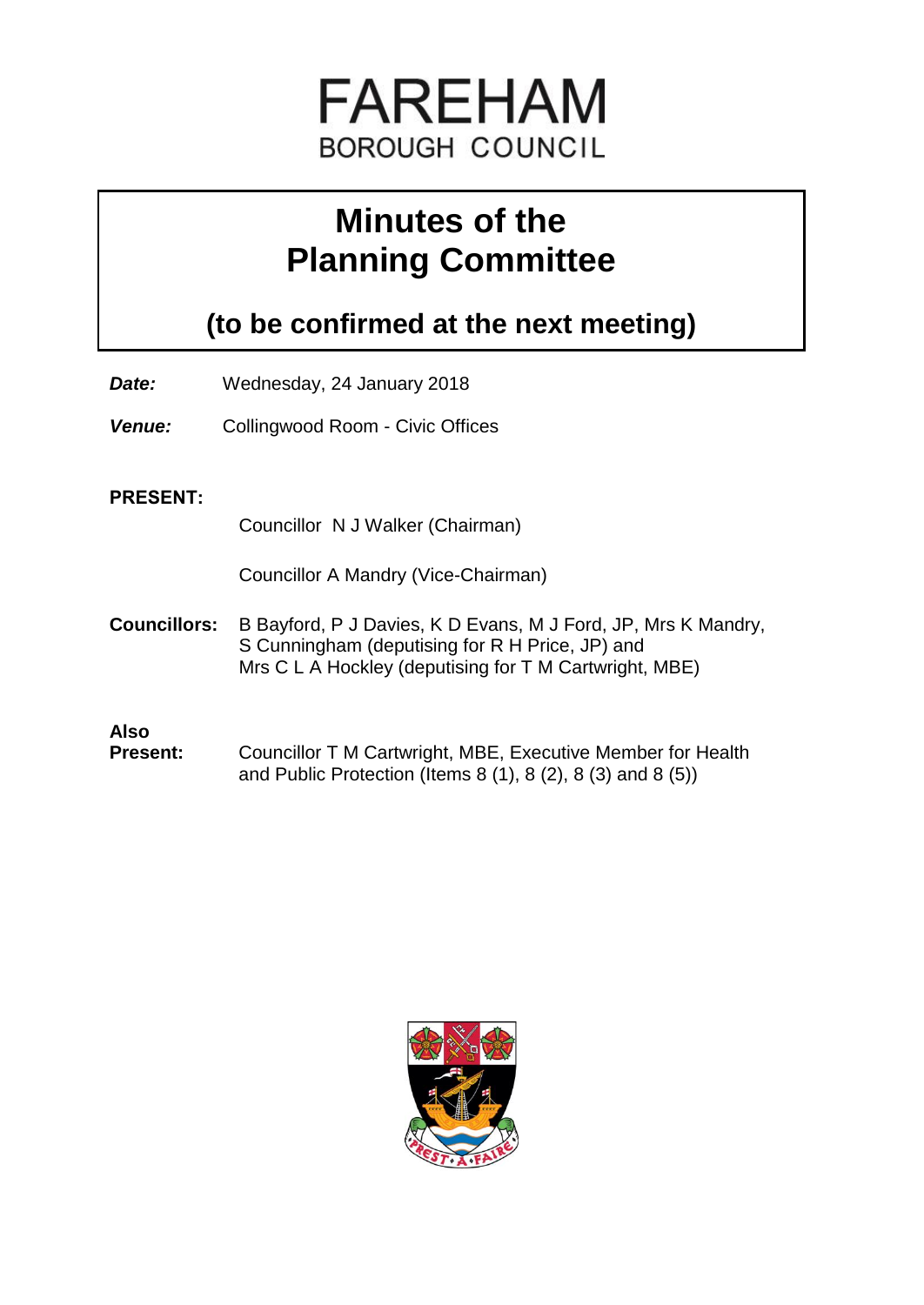## **1. APOLOGIES FOR ABSENCE**

Apologies of absence were received from Councillor's T M Cartwright, and R H Price, JP.

## **2. MINUTES OF PREVIOUS MEETING**

RESOLVED that the minutes of the Planning Committee meeting held on 13 December 2017, be confirmed and signed as a correct record.

## **3. CHAIRMAN'S ANNOUNCEMENTS**

There were no Chairman's announcements made at this meeting.

## **4. DECLARATIONS OF INTEREST**

There were no declarations of interest made at this meeting.

## **5. DEPUTATIONS**

The Committee received a deputation from the following in respect of the applications indicated and were thanked accordingly.

| <b>Name</b>                                                           | Spokesperson<br>representing the<br>persons listed | <b>Subject</b>                                                                                                                                                                                                                                                                                                                                                                                                                | <b>Supporting</b><br>or Opposing<br>the<br><b>Application</b> | No/<br><b>Minute</b><br><b>Application</b><br>No/Page No |
|-----------------------------------------------------------------------|----------------------------------------------------|-------------------------------------------------------------------------------------------------------------------------------------------------------------------------------------------------------------------------------------------------------------------------------------------------------------------------------------------------------------------------------------------------------------------------------|---------------------------------------------------------------|----------------------------------------------------------|
| ZONE 1<br><b>Item</b><br><b>Number</b><br>8<br>$(1) - 8(3)$<br>2.30pm |                                                    |                                                                                                                                                                                                                                                                                                                                                                                                                               |                                                               |                                                          |
| Mr R Thomas                                                           |                                                    | <b>LAND TO THE EAST</b><br>OF BROOK LANE AND<br>SOUTH OF<br><b>BROOKSIDE DRIVE</b><br><b>WARSASH - OUTLINE</b><br><b>PLANNING</b><br><b>PERMISSION WITH</b><br><b>ALL MATTERS</b><br><b>RESERVED (EXCEPT</b><br>FOR ACCESS), FOR<br><b>RESIDENTIAL</b><br><b>DEVELOPMENT OF</b><br><b>UP TO 85 DWELLINGS</b><br><b>WITH PUBLIC OPEN</b><br>SPACE, ACCESS<br>FROM BROOK LANE,<br><b>LANDSCAPING</b><br><b>WORKS, INCLUDING</b> | <b>Opposing</b>                                               | 8(1)<br>P/17/0746/OA<br>Pg 32                            |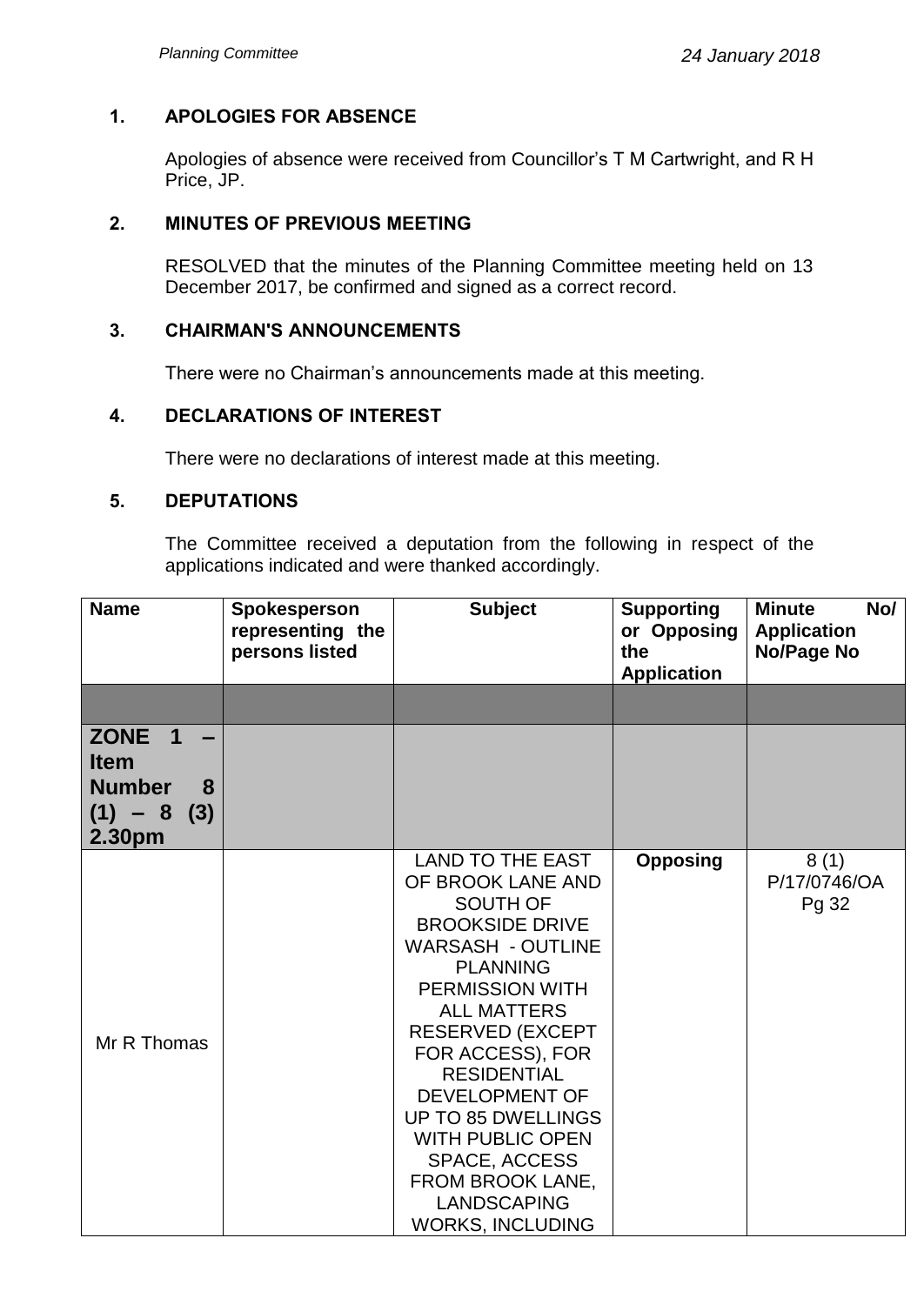|                                                   |                                         | <b>DEMOLITION OF</b><br><b>EXISTING</b><br><b>REDUNDANT</b><br><b>NURSERY BUILDINGS</b>                                                                                                                                                                                                                                                                                                          |                   |                               |
|---------------------------------------------------|-----------------------------------------|--------------------------------------------------------------------------------------------------------------------------------------------------------------------------------------------------------------------------------------------------------------------------------------------------------------------------------------------------------------------------------------------------|-------------------|-------------------------------|
| Mr R<br>Megginson                                 | <b>Warsash Residents</b><br>Association | -Ditto-                                                                                                                                                                                                                                                                                                                                                                                          | -Ditto-           | -Ditto-                       |
| Mr D Ramirez<br>(Agent)                           |                                         | -Ditto-                                                                                                                                                                                                                                                                                                                                                                                          | <b>Supporting</b> | -Ditto-                       |
| Mr R Thomas                                       |                                         | <b>LAND EAST OF</b><br><b>BROOK LANE, NORTH</b><br>OF WARSASH ROAD<br><b>BROOK LANE</b><br><b>WARSASH - OUTLINE</b><br><b>APPLICATION WITH</b><br><b>ALL MATTERS</b><br><b>RESERVED (EXCEPT</b><br>FOR ACCESS) FOR<br>THE CONSTRUCTION<br>OF UP TO 140<br><b>RESIDENTIAL</b><br><b>DWELLINGS, ACCESS</b><br>FROM BROOK LANE,<br>LANDSCSPING, OPEN<br><b>SPACE AND</b><br><b>ASSOCIATED WORKS</b> | <b>Opposing</b>   | 8(2)<br>P/17/0752/OA<br>Pg 54 |
| MrR<br>Megginson                                  | <b>Warsash Residents</b><br>Association | -Ditto-                                                                                                                                                                                                                                                                                                                                                                                          | -Ditto-           | -Ditto-                       |
| Mr M<br>Hawthorne<br>(Agent)                      |                                         | -Ditto-                                                                                                                                                                                                                                                                                                                                                                                          | <b>Supporting</b> | -Ditto-                       |
| Mr R Thomas                                       |                                         | <b>BROOK LANE - LAND</b><br>TO THE EAS OF -<br><b>WARSASH - OUTLINE</b><br><b>PLANNING</b><br><b>PERMISSION WITH</b><br><b>ALL MATTERS</b><br><b>RESERVED (EXCEPT</b><br>FOR ACCESS) FOR<br><b>RESIDENTIAL</b><br>DEVELOPMENT OF<br><b>UP TO 180</b><br>DWELLINGS,<br><b>ASSOCIATED</b><br>LANDSCAPING<br><b>AMENITY AREAS &amp;</b><br><b>ACCESS FROM</b><br><b>BROOK LANE</b>                  | <b>Opposing</b>   | 8(3)<br>P/17/0845/OA<br>Pg 75 |
| MrR<br>Megginson                                  | <b>Warsash Residents</b><br>Association | -Ditto-                                                                                                                                                                                                                                                                                                                                                                                          | -Ditto-           | -Ditto-                       |
| <b>Kate Little</b><br>Foreman<br>Homes<br>(Agent) |                                         | -Ditto-                                                                                                                                                                                                                                                                                                                                                                                          | <b>Supporting</b> | -Ditto-                       |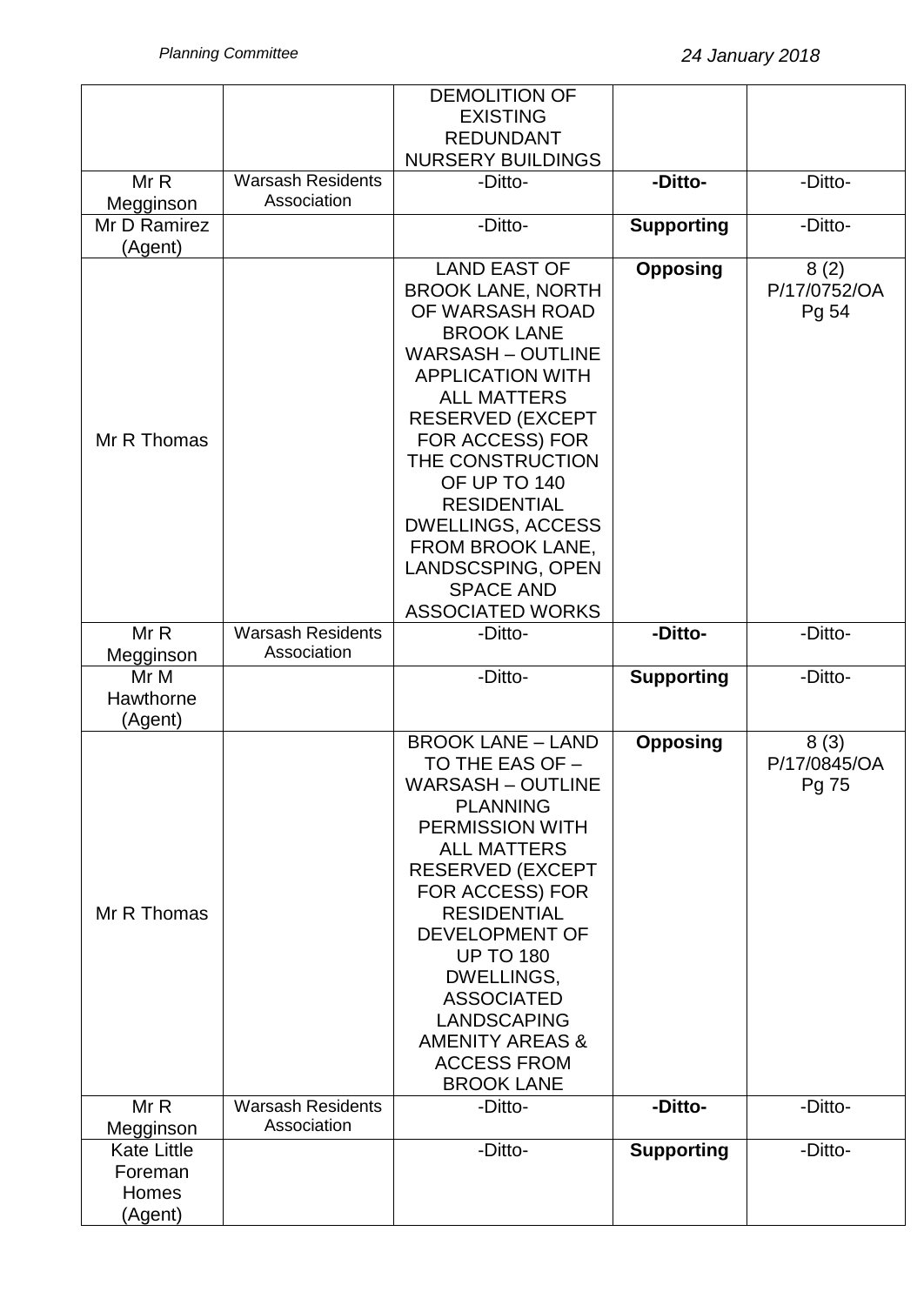| <b>ZONE</b><br>$\mathbf 1$<br><b>Remaining</b><br><b>Items</b><br>4.00pm |                                                                                                                                                                                                                                                                                                                                                                                                                                                                                                                                                                                                                                                                                                                                                                                                                             |                   |                                |
|--------------------------------------------------------------------------|-----------------------------------------------------------------------------------------------------------------------------------------------------------------------------------------------------------------------------------------------------------------------------------------------------------------------------------------------------------------------------------------------------------------------------------------------------------------------------------------------------------------------------------------------------------------------------------------------------------------------------------------------------------------------------------------------------------------------------------------------------------------------------------------------------------------------------|-------------------|--------------------------------|
| Mr C Hobbs                                                               | THE BADGERS 86<br><b>NEWTOWN ROAD</b><br><b>WARSASH SO31 9GB</b><br>- CHANGE OF USE TO<br>A GUESTHOUSE WITH<br><b>ANCILLARY</b><br><b>RESIDENTIAL</b><br><b>ACCOMMODATION</b><br><b>INCLUDING CHANGE</b><br>OF USE OF AN<br><b>EXISTING LOG CABIN</b><br><b>AND GARAGE</b><br><b>BUILDING TO</b><br><b>PROVIDE 5 ELF</b><br><b>CONTAINED</b><br><b>APARTMENTS FOR</b><br><b>USE AS GUEST</b><br><b>ACCOMMODATION</b><br>(USE CLASS C1);<br><b>ERECTION OF A</b><br>SINGLE STOREY<br><b>EXTENSION;</b><br><b>RELOCATION OF</b><br><b>SINGLE STOREY</b><br><b>GRILL HUT:</b><br><b>ERECTION OF</b><br><b>REPLACEMENT</b><br><b>FENCING AND</b><br><b>DOUBLE GATES</b><br><b>OVER 1 METRE IN</b><br><b>HEIGHT ADJACENT</b><br>TO NEWTOWN ROAD<br><b>IN AMENDED</b><br><b>POSITION</b><br>(RETROSPECTIVE<br><b>APPLICATION)</b> | <b>Opposing</b>   | 8(5)<br>P/17/1242/CU<br>Pg 103 |
| Mr R Reay<br>(Agent)                                                     |                                                                                                                                                                                                                                                                                                                                                                                                                                                                                                                                                                                                                                                                                                                                                                                                                             | <b>Supporting</b> | 8(5)<br>P/17/1242/CU<br>Pg 103 |
| Ms L Cutts<br>(Agent)                                                    | <b>LAND TO THE REAR</b><br>OF 17 BURRIDGE<br><b>ROAD BURRIDGE</b><br>SO31 1BY - 1NO.<br><b>SELF-BUILD</b><br><b>DWELLING</b><br><b>INCLUDING SELF-</b><br><b>CONTAINED TOURIST</b>                                                                                                                                                                                                                                                                                                                                                                                                                                                                                                                                                                                                                                          | <b>Supporting</b> | 8(6)<br>P/17/1321/FP<br>Pg 109 |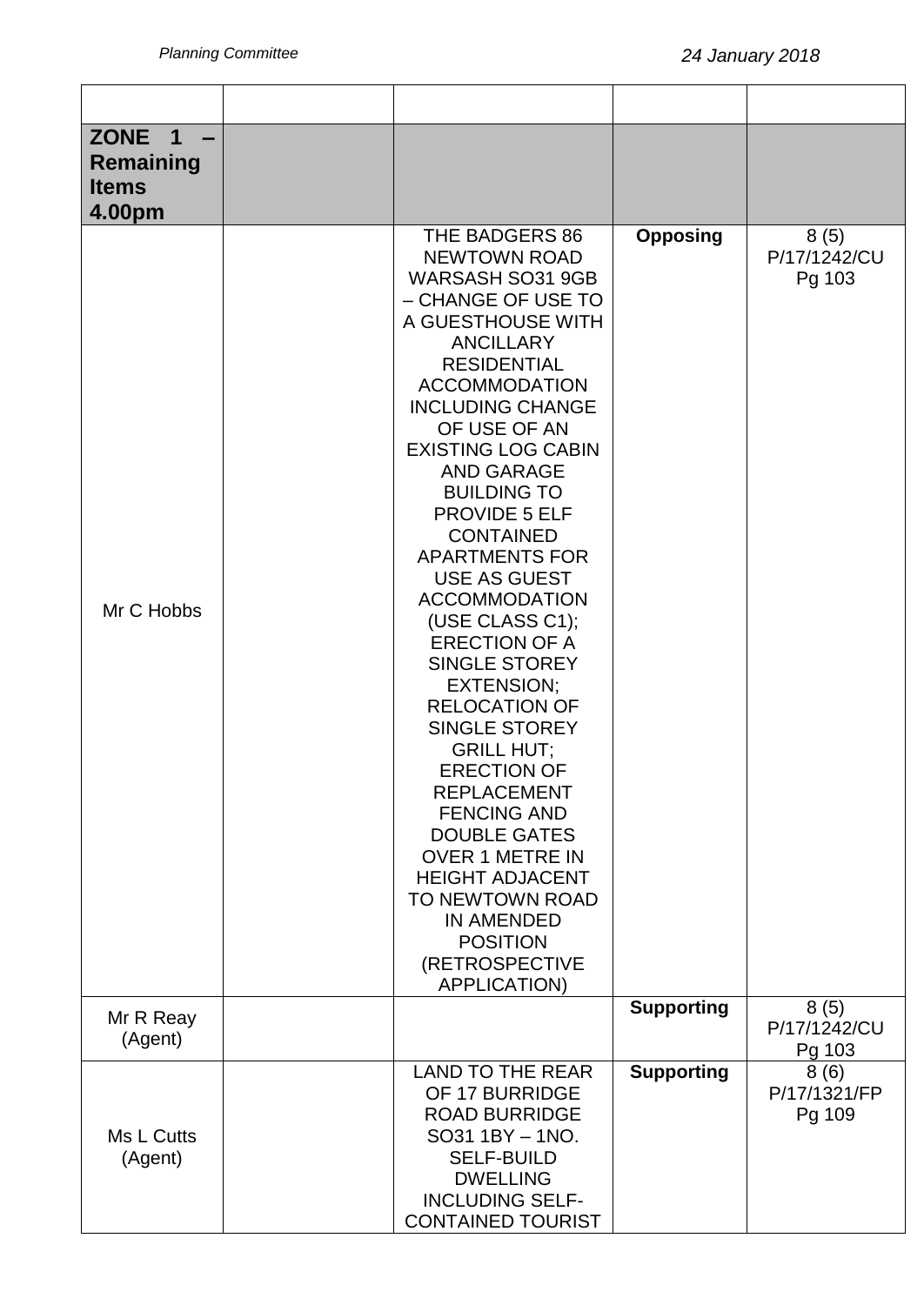|                             |                                                                                     | <b>ACCOMMODATION</b>                                                                                                                                                                                                                                                                                           |                   |                                |
|-----------------------------|-------------------------------------------------------------------------------------|----------------------------------------------------------------------------------------------------------------------------------------------------------------------------------------------------------------------------------------------------------------------------------------------------------------|-------------------|--------------------------------|
| Mr S Grinsted               | Pam and Colin<br>Wharton<br>Dan and Alex<br>Wealthy<br>Ms S Moore<br>Mr K Watkinson | <b>WILLOWS END 312</b><br><b>OLD SWANWICJ LANE</b><br><b>LOWER SWANWICK</b><br><b>SOUTHAMPTON SO31</b><br>7GS - ERECTION OF 2<br><b>NO.1 BED FLATS AND</b><br>5 NO. 2 BED FLATS<br><b>WITH ASSOCIATED</b><br><b>PARKING AND</b><br><b>ACCESS FOLLOWING</b><br><b>DEMOLITION OF</b><br><b>EXISTING BUNGALOW</b> | <b>Opposing</b>   | 8(7)<br>P/17/1390/FP<br>Pg 118 |
| Mr R White                  |                                                                                     | -Ditto-                                                                                                                                                                                                                                                                                                        | -Ditto-           | -Ditto-                        |
| Mr M Knappett<br>(Agent)    |                                                                                     | -Ditto-                                                                                                                                                                                                                                                                                                        | <b>Supporting</b> | -Ditto-                        |
| ZONE <sub>2</sub><br>5.00pm |                                                                                     |                                                                                                                                                                                                                                                                                                                |                   |                                |
|                             |                                                                                     |                                                                                                                                                                                                                                                                                                                |                   |                                |
| $ZONE 3 -$<br>5.00pm        |                                                                                     |                                                                                                                                                                                                                                                                                                                |                   |                                |
| Ms K Bowett                 |                                                                                     | 2 KILWICH WAY<br>PORTCHESTER PO16<br>9EH - RELIEF OF<br><b>CONDITION 1 OF</b><br>FBC.3764/25 TO<br><b>REMOVE REAR</b><br><b>BOUNDARY WALL</b>                                                                                                                                                                  | <b>Supporting</b> | 8(11)<br>P/17/161/VC<br>Pg 148 |

## **6. SPENDING PLANS 2018/19**

The Committee considered a report by the Director of Finance and Resources on the Committee's spending plans for 2018/19.

RESOLVED that the Committee:-

- (a) agreed the revised budget for 2017/18, and the base budget for 2018/19;
- (b) noted the fees and charges for 2018/19; and
- (c) recommends the budget to Full Council for approval.

# **7. ACTUAL REVENUE EXPENDITURE 2016/17**

The Committee considered a report by the Director of Finance and Resources on the actual revenue expenditure for 2016/17.

RESOLVED that the Committee note the content of the report.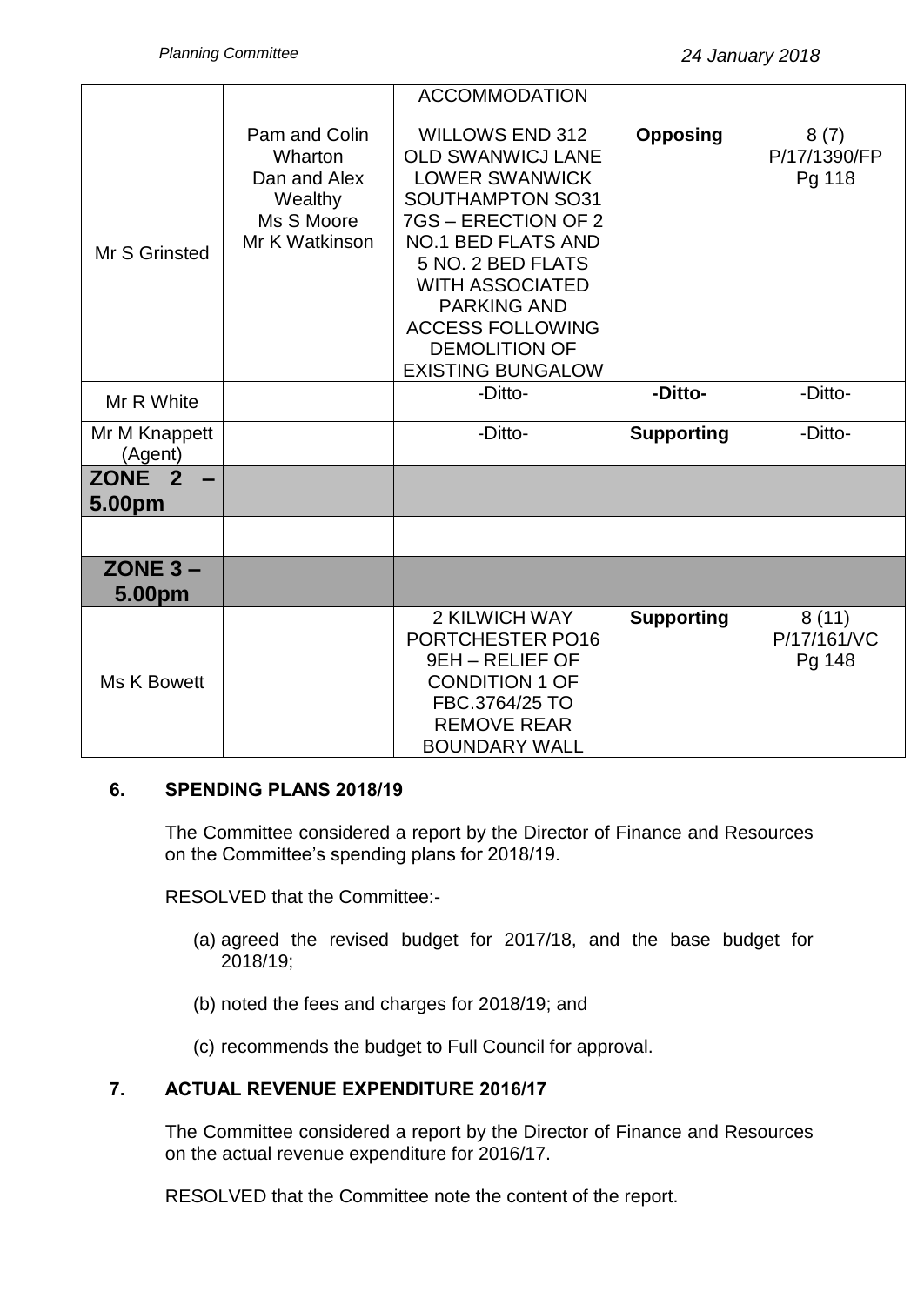## **8. PLANNING APPLICATIONS AND MISCELLANEOUS MATTERS INCLUDING AN UPDATE ON PLANNING APPEALS**

The Committee noted a report by the Director of Planning and Regulation on the development control matter applications and miscellaneous matters including the information on Planning Appeals. An Update Report was tabled at the meeting.

## **(1) P/17/0746/OA - LAND TO THE EAST OF BROOK LANE AND SOUTH OF BROOKSIDE DRIVE WARSASH**

The Committee received the deputations referred to in Minute 5 above.

At the invitation of the Chairman, Councillor T M Cartwright, Executive Member for Health and Public Protection addressed the Committee on this item. He left the room after making his representation and was not present for the debate or decision.

The Committee's attention was drawn to the Update Report which contained the following information:-

*Further objections have been received bringing the total to 281 which include the following additional concerns:*

*Pressure on green/open space in the area and Solent Foreshore Premature pending draft Local Plan Impact on sewage and drainage*

*Officer response:*

*The development, if approved would incorporate public open space. The material planning considerations are set out within the officer report. Southern Water and the Lead Local Flood Authority have no objection to the application.*

*We have been asked to change condition 3 to alter timescales for the implementation of the outline consent if approved. Therefore condition 3 should rad:*

*The development hereby permitted shall be begun before the expiration of 12 months from the date of the approval of the last of the reserved matters. REASON: To comply with the procedures set out in Section 91 of the Town and Country Planning Act 1990.*

The Committee was provided with a verbal update from the Planning Officer who informed them that since the publication of the Update Report a further 17 representations have been received on this application.

Upon being proposed and seconded the officer recommendation to grant planning permission subject to:-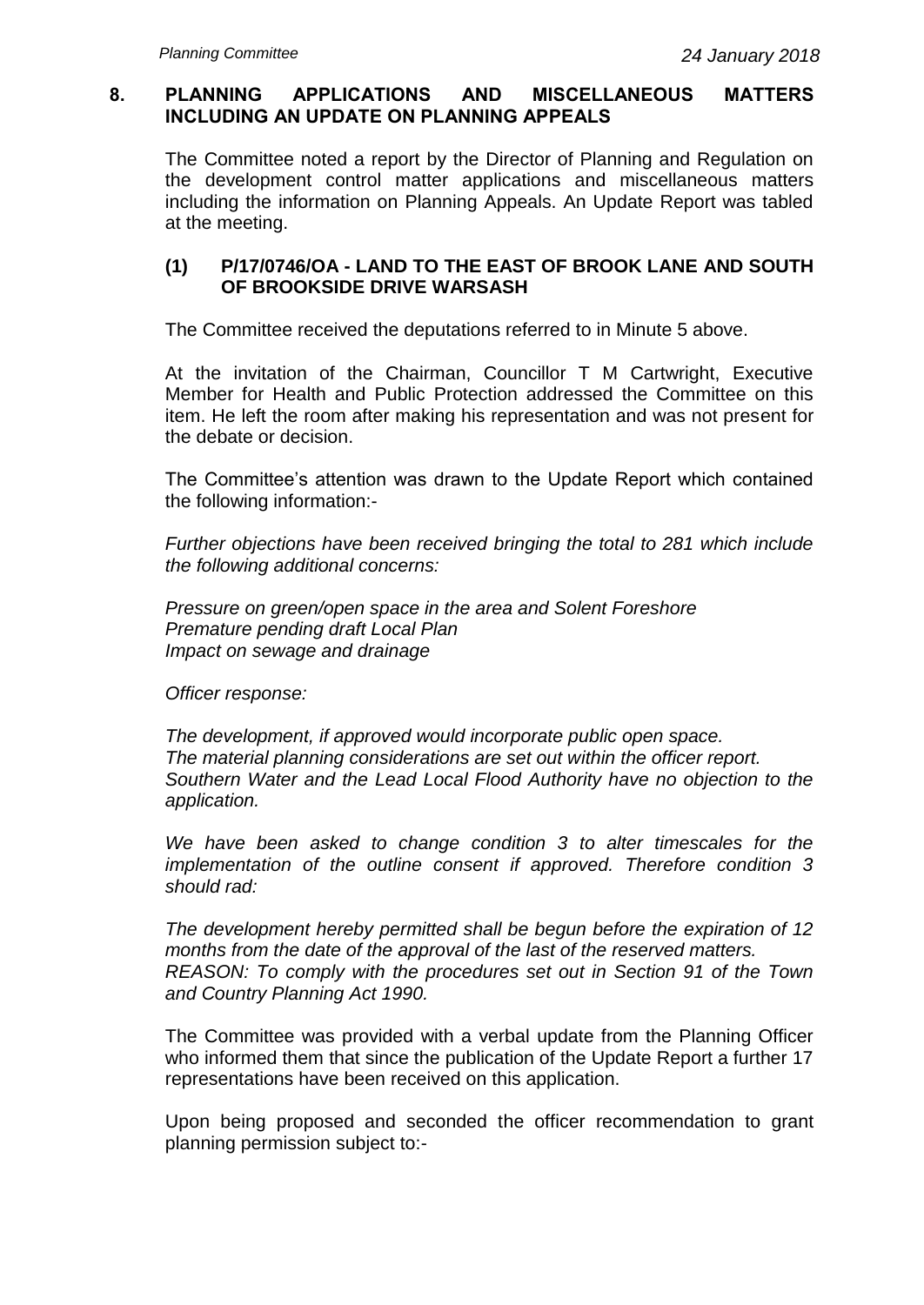- (i) The applicant/owner first entering into a planning obligation under Section 106 of the Town and Country Planning Act 1990 on terms drafted by the Solicitor to the Council to secure:
	- Financial contributions to provide for satisfactory mitigation of the 'in combination' effects that the increase in residential units on the site would cause through increased recreational disturbance on the Solent Coastal Special Protection Areas;
	- Financial contributions towards highway improvements to the highway network resulting from impacts of the development
	- The provision of the open space to the Council, including provision for its maintenance
	- A financial contribution towards the delivery of a play area and associated maintenance
	- Vehicular, cycle and pedestrian access to adjoining land
	- The delivery of 40% of the permitted dwellings as affordable housing;
- (ii) Delegate to the Head of Development Management in consultation with the Solicitor to the Council to make any minor modifications to the proposed conditions or heads of terms or any subsequent minor changes arising out detailed negotiations with the applicant which may necessitate the modification which may include the variation, addition or deletion of the conditions and heads as drafted to ensure consistency between the two sets of provisions;
- (iii) Members confirm that this Council now withdraws reason for refusal 1 (a) of P/16/1049/OA (as set out in full in the introduction to this report) which is subject to a current planning appeal and that the Planning Inspectorate and the appellant are notified accordingly;

(iv)The conditions in the report; and

(v) The amended condition 3 as set out in the Update Report. Was voted on and CARRIED. (Voting: 5 in favour; 4 against)

RESOLVED that, subject to:-

- (i) The applicant/owner first entering into a planning obligation under Section 106 of the Town and Country Planning Act 1990 on terms drafted by the Solicitor to the Council to secure:
	- Financial contributions to provide for satisfactory mitigation of the 'in combination' effects that the increase in residential units on the site would cause through increased recreational disturbance on the Solent Coastal Special Protection Areas
	- Financial contributions towards highway improvements to the highway network resulting from impacts of the development
	- The provision of the open space to the Council, including provision for its maintenance
	- A financial contribution towards the delivery of a play area and associated maintenance
	- Vehicular, cycle and pedestrian access to adjoining land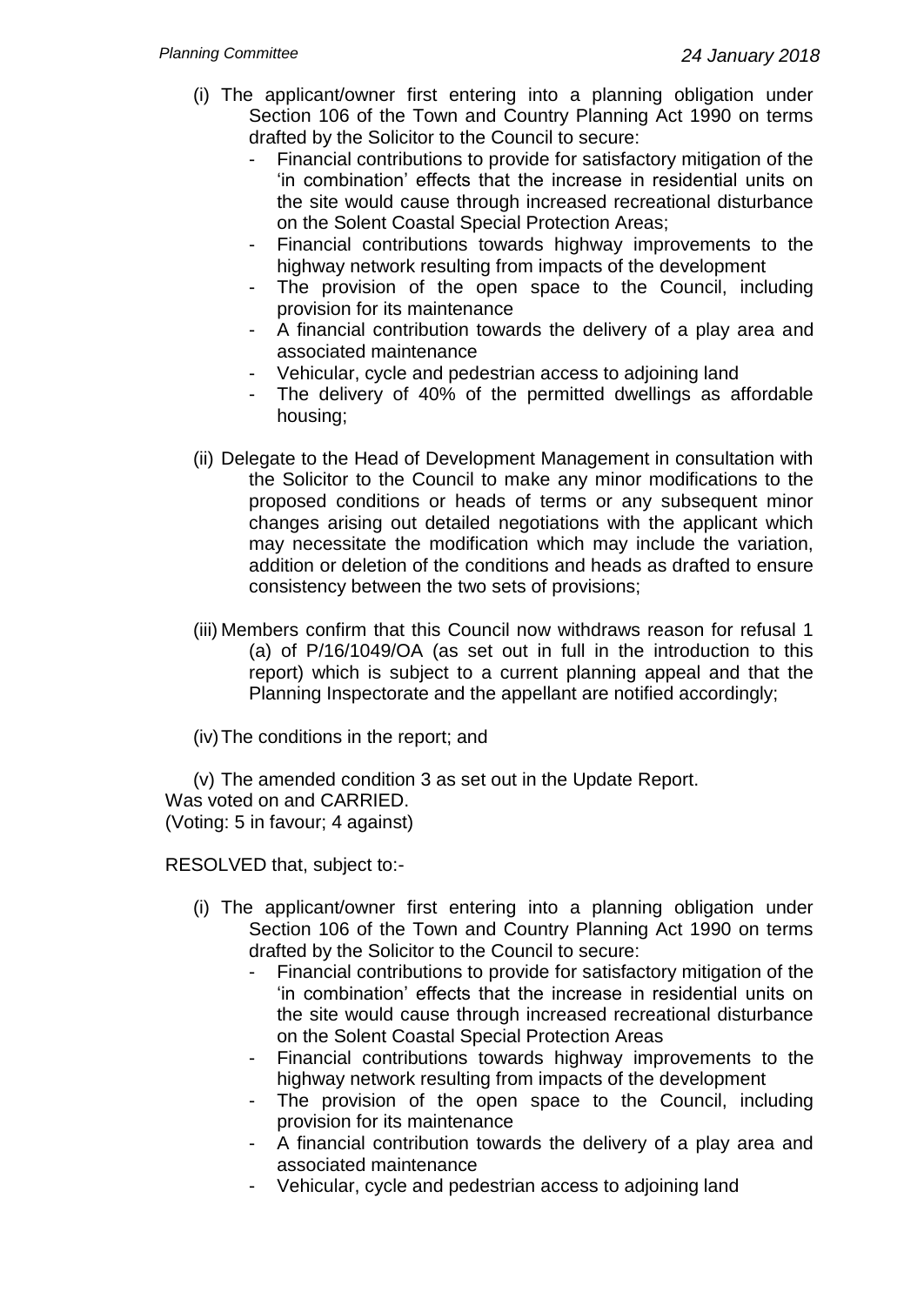- The delivery of 40% of the permitted dwellings as affordable housing;
- (ii) Delegate to the Head of Development Management in consultation with the Solicitor to the Council to make any minor modifications to the proposed conditions or heads of terms or any subsequent minor changes arising out detailed negotiations with the applicant which may necessitate the modification which may include the variation, addition or deletion of the conditions and heads as drafted to ensure consistency between the two sets of provisions;
- (iii) Members confirm that this Council now withdraws reason for refusal 1 (a) of P/16/1049/OA (as set out in full in the Introduction to this report) which is subject to a current planning appeal and that the Planning Inspectorate and the appellant are notified accordingly;

(iv)The conditions in the report; and

(v) The amended condition 3 as set out in the Update Report PLANNING PERMISSION be granted.

## **(2) P/17/0752/OA - LAND EAST OF BROOK LANE NORTH OF WARSASH ROAD**

The Committee received the deputations referred to in Minute 5 above.

At the invitation of the Chairman, Councillor T M Cartwright, Executive Member for Health and Public Protection addressed the Committee on this item. He left the room after making his representation and was not present for the debate or decision.

The Committee's attention was drawn to the Update Report which contained the following information:-

*Further objections have been received bringing the total to 432 and raise the following additional concern:*

*Existing TPO trees have been removed on the eastern part of the site. More enhancement planting needed.*

*The Tree Officer has undertaken a site visit and is satisfied that there has been no recent or unauthorised tree works.*

*We have been asked to change condition 3 to alter timescales for the implementation of the outline consent if approved. Therefore condition 3 should read:*

*The development hereby permitted shall be begun before the expiration of 12 months from the date of the approval of the last of the reserved matters. REASON: to comply with the procedures set out in Section 91 of the Town and Country Planning Act 1990.*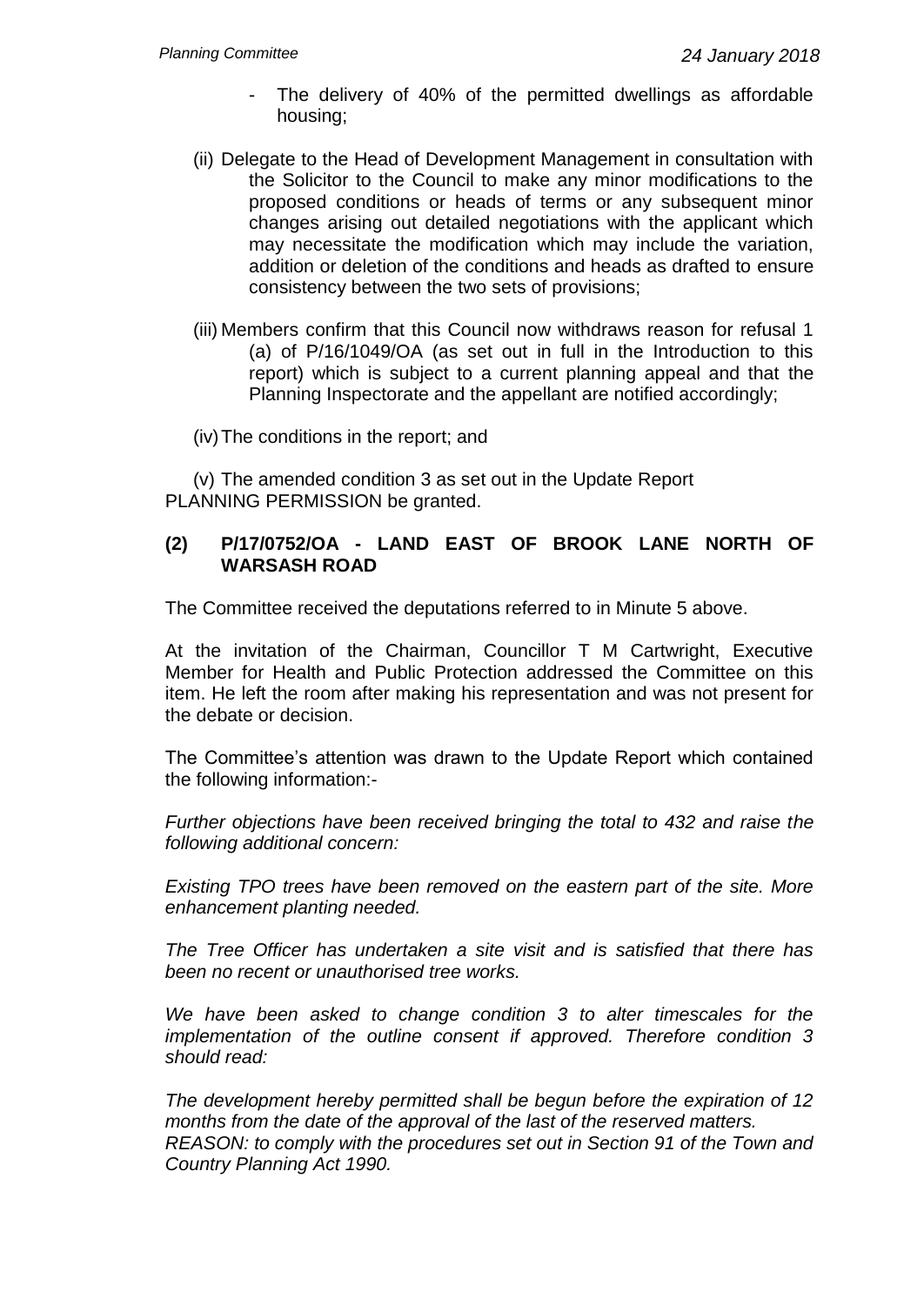The Committee were given a verbal update by the Planning Officer to inform them that since the publication of the Update Report a further 18 letters of representation have been received.

Upon being proposed and seconded, the officer recommendation to grant planning permission subject to:-

- (i) The applicant/owner first entering into a planning obligation under Section 106 of the Town and Country Planning Act 1990 on terms drafted by the Solicitor to the Council to secure:
	- Financial contribution to secure satisfactory mitigation of the 'in combination' effects that the increase in residential units on the site would cause through increased recreational disturbance on the Solent Coastal Special Protection Areas
	- Financial contribution towards highway improvements to the highway network resulting from the impacts of the development
	- The provision of the open space to the Council, including contributions for its maintenance
	- A financial contribution towards the delivery of a play area and associated maintenance
	- Access to adjoining land
	- The delivery of 40% of the permitted dwellings as affordable housing
	- Travel Plans and related costs;
- (ii) Delegate to the Head of Development Management in consultation with the Solicitor to the Council to make any minor modifications to the proposed conditions or heads of terms or any subsequent minor changes arising out detailed negotiations with the applicant which may necessitate the modification which may include the variation, addition or deletion of the conditions and heads as drafted to ensure consistency between the two sets of provisions;
- (iii) The conditions in the report; and

(iv)The amended condition 3 as set out in the Update Report. Was voted on and CARRIED. (Voting: 5 in favour; 4 against)

RESOLVED that, subject to:-

- (i) Subject to the applicant/owner first entering into a planning obligation under Section 106 of the Town and Country Planning Act 1990 on terms drafted by the Solicitor to the Council to secure:
	- Financial contribution to secure satisfactory mitigation of the 'in combination' effects that the increase in residential units on the site would cause through increased recreational disturbance on the Solent Coastal Special Protection Areas
	- Financial contribution towards highway improvements to the highway network resulting from the impacts of the development
	- The provision of the open space to the Council, including contributions for its maintenance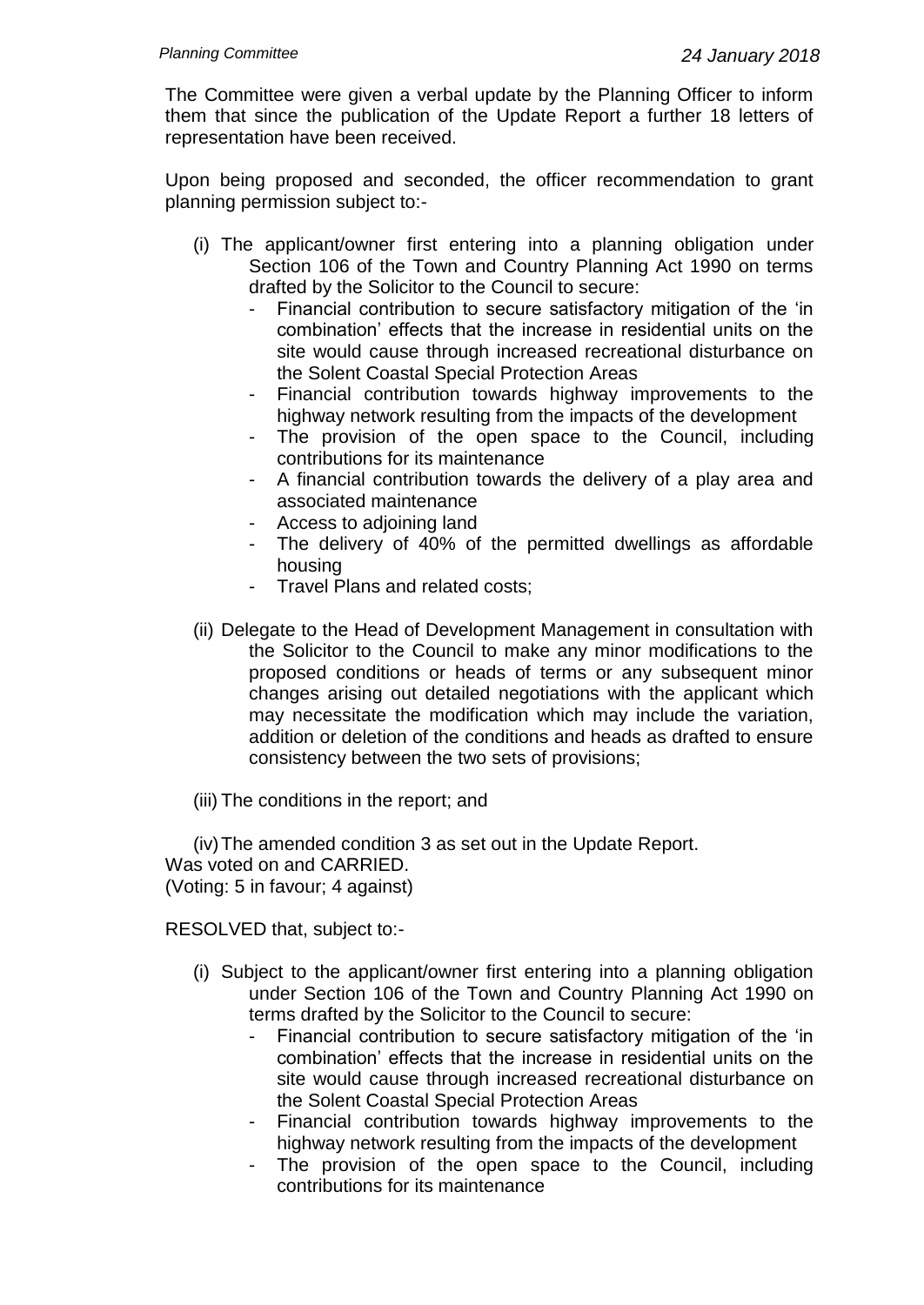- A financial contribution towards the delivery of a play area and associated maintenance
- Access to adjoining land
- The delivery of 40% of the permitted dwellings as affordable housing
- Travel Plans and related costs;
- (ii) Delegated to the Head of Development Management in consultation with the Solicitor to the Council to make any minor modifications to the proposed conditions of heads of terms or any subsequent minor changes arising out detailed negotiations with the applicant which may necessitate the modification which may include the variation, addition or deletion of the conditions and heads as drafted to ensure consistency between the two sets of provisions;

(iii) The conditions in the report; and

(iv)The amended condition 3 as set out in the Update Report. PLANNING PERMISSION be granted.

## **(3) P/17/0845/OA - BROOK LANE - LAND TO THE EAST OF - WARSASH**

The Committee received the deputations referred to in Minute 5 above.

At the invitation of the Chairman, Councillor T M Cartwright, Executive Member for Health and Public Protection addressed the Committee on this item. He left the room after he had made his representation and was not present during the debate or decision.

The Committee's attention was drawn to the Update Report which contained the following information:-

*Further objections have been received bringing the total to 286.*

*We have been asked to change condition 3 to alter timescales for the implementation of the outline consent if approved. Therefore condition 3 should read:*

*The development hereby permitted shall be begun before the expiration of 12 months from the date of the approval of the last of the reserved matters. REASON: To comply with the procedures set out in Section 91 of the Town and Country Planning Act 1990.*

The Committee were given a verbal update by the Planning Officer, who informed them that since the publication of the Update Report a further 17 letters of representation have been received.

Upon being proposed and seconded the officer recommendation to grant planning permission subject to:-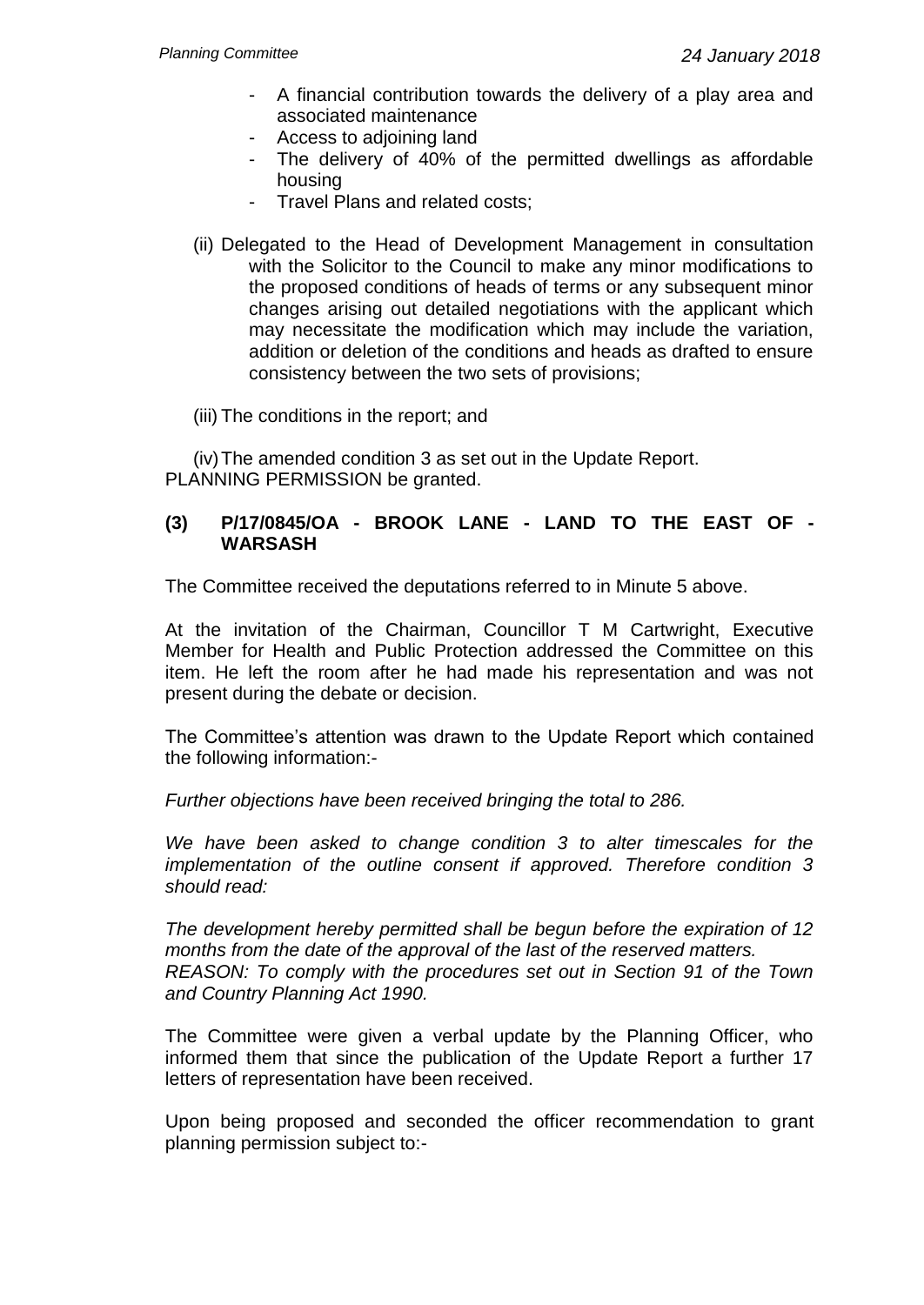- (i) The applicant/owner first entering into a planning obligation under Section 106 of the Town and Country Planning Act 1990 on terms drafted by the Solicitor to the Council to secure:
	- Financial contribution to secure satisfactory mitigation of the 'in combination' effects that the increase in residential units on the site would cause through increased recreational disturbance on the Solent Coastal Special Protection Areas
	- Financial contribution towards highway improvements to the highway network resulting from the impacts of the development
	- The provision of open space, towards the delivery of a play area and associated maintenance
	- Vehicular, pedestrian and cycle access to adjoining land
	- The delivery of 40% of the permitted dwellings as affordable housing
	- Travel Plan and related monitoring cost and bond;
- (ii) Delegate to the Head of Development Management in consultation with the Solicitor to the Council to make any minor modifications to the proposed conditions or heads of terms or any subsequent minor changes arising out detailed negotiations with the applicant which may necessitate the modification which may include the variation, addition or deletion of the conditions and heads as drafted to ensure consistency between the two sets of provisions;
- (iii) The conditions in the report; and

(iv)The amended condition 3 as set out in the Update Report.

Was voted on and CARRIED. (Voting: 5 in favour; 4 against)

RESOLVED that, subject to:-

- (i) The applicant/owner first entering into a planning obligation under Section 106 of the Town and Country Planning Act 1990 on terms drafted by the Solicitor to the Council to secure:
	- Financial contribution to secure satisfactory mitigation of the 'in combination' effects that the increase in residential units cause through increased recreational disturbance on the Solent Coastal Special Protection Areas
	- Financial contribution towards highway improvements to the highway network resulting from the impacts of the development
	- The provision of open space, to the Council, including provision for its maintenance
	- Vehicular, pedestrian and cycle access to adjoining land
	- The delivery of 40% of the permitted dwellings as affordable housing
	- Travel Plan and related monitoring cost and bond;
- (ii) Delegated to the Head of Development Management in consultation with the Solicitor to the Council to make any minor modifications to the proposed conditions or heads of terms or any subsequent minor changes arising out detailed negotiations with the applicant which may necessitate the modification which may include the variation,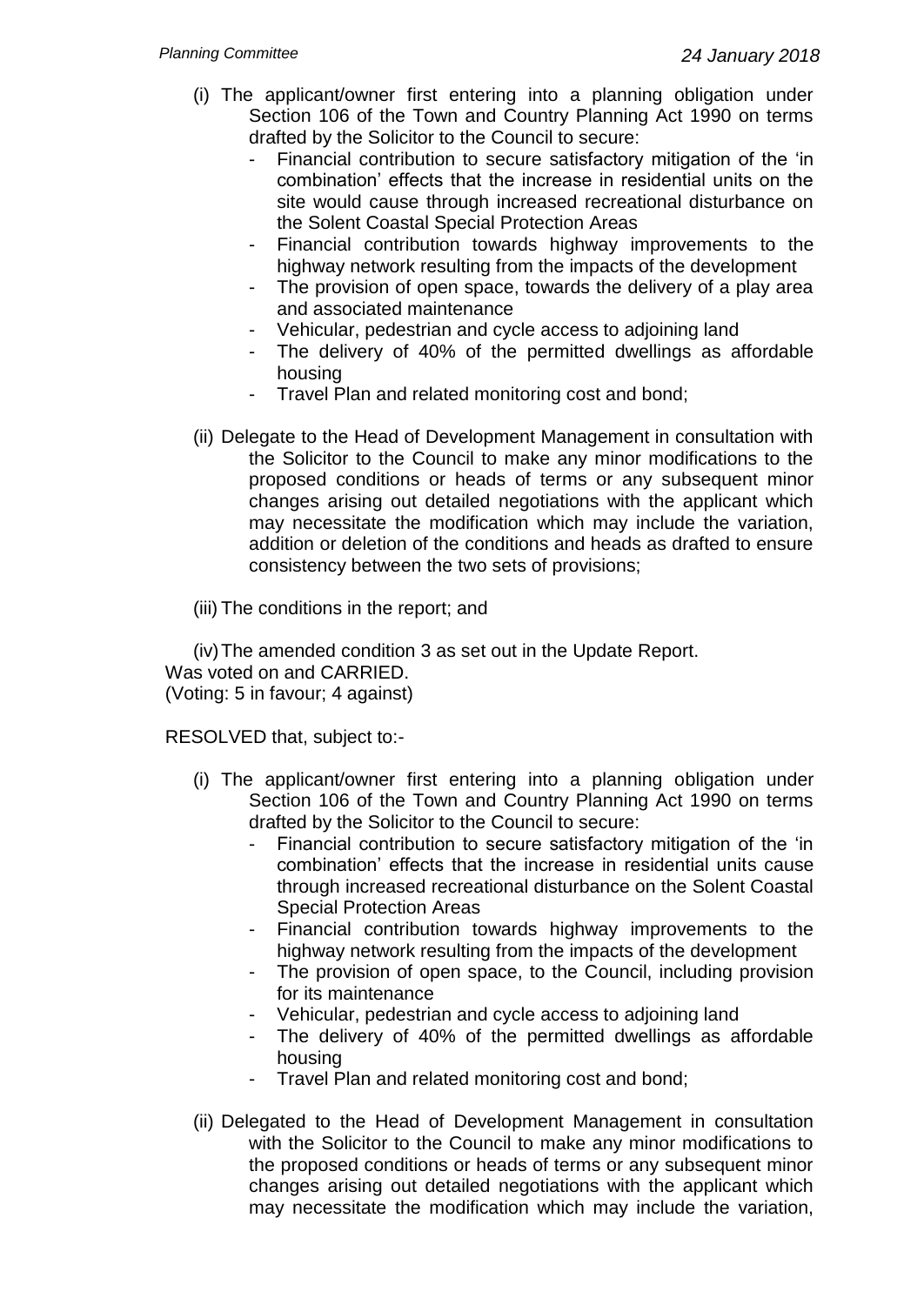addition or deletion of the conditions and heads as drafted to ensure consistency between the two sets of provisions;

(iii) The conditions in the report; and

(iv)The amended condition 3 as set out in the Update Report. PLANNING PERMISSION be granted.

## **(4) P/17/1050/D3 - HOLLY HILL CEMETERY BARNES LANE SARISBURY GREEN SO31 7BH**

Upon being proposed and seconded the officer recommendation to grant planning permission, subject to the conditions in the report, was voted on and CARRIED.

(Voting: 7 in favour; 0 against)

*(Councillors P J Davies, and Mrs C L A Hockley were not present for the consideration of this item)*

RESOLVED that, subject to the conditions in the report, PLANNING PERMISSION be granted.

#### **(5) P/17/1242/CU - THE BADGERS 86 NEWTOWN ROAD WARSASH SO31 9GB**

The Committee received the deputations referred to in Minute 5 above.

At the invitation of the Chairman, Councillor T M Cartwright, Executive Member for Health and Public Protection, addressed the Committee on this item.

Upon being proposed and seconded the officer recommendation to grant planning permission subject to:

- (i) The conditions in the report;
- (ii) An additional condition requiring the fence and gates to be stained/treated; and
- (iii) An additional condition requiring a Management Plan to be submitted in relation to the use of the gates permitted on to Newtown Road.

Was voted on and CARRIED.

(Voting: 8 in favour; 1 against)

RESOLVED that, subject to:

- (i) The conditions in the report;
- (ii) An additional condition requiring the fence and gated to stained/treated; and
- (iii) An additional condition requiring a Management Plan to be submitted in relation to the use of the gates permitted on to Newtown Road.

PLANNING PERMISSION be granted.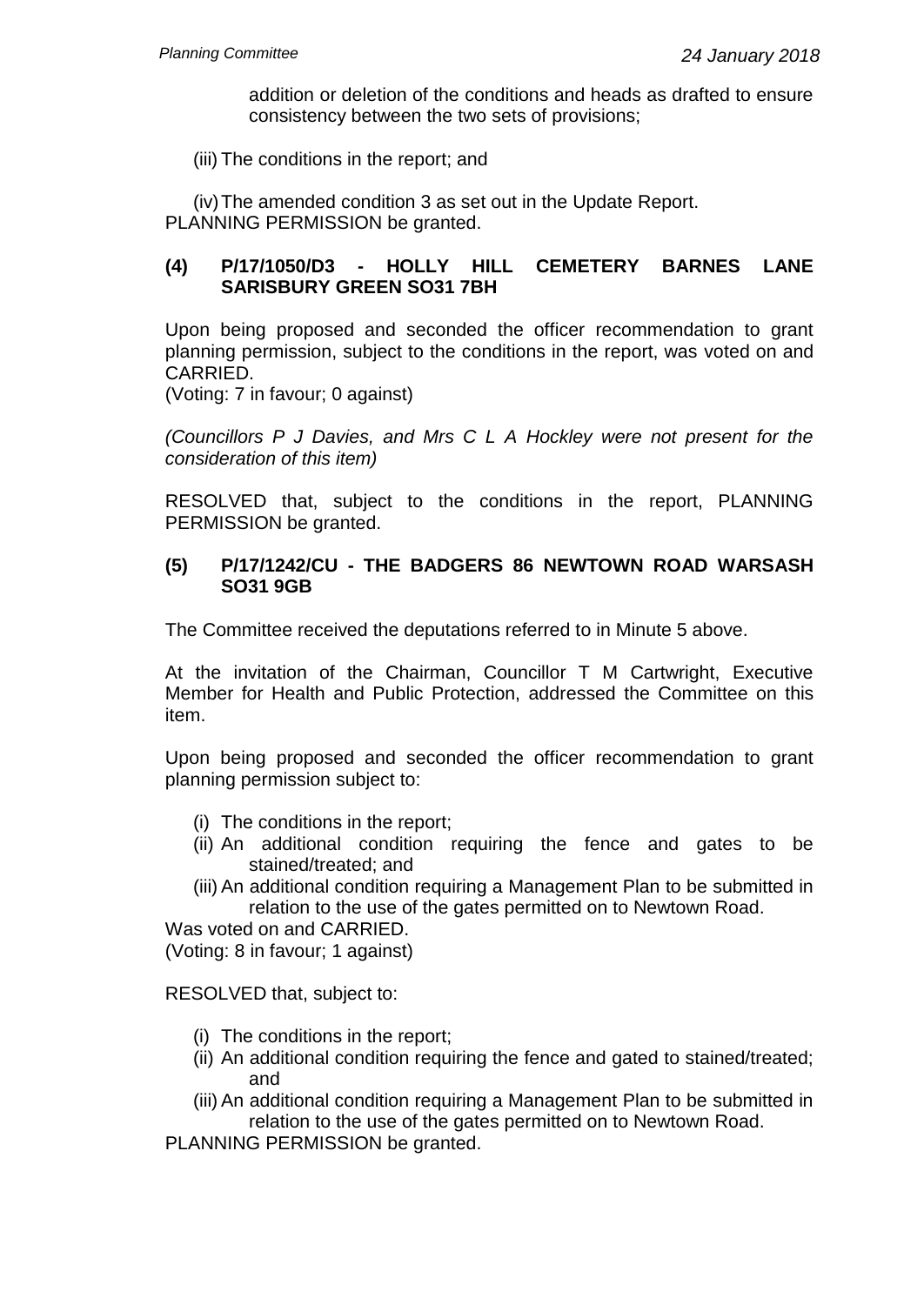## **(6) P/17/1321/FP - LAND TO THE REAR OF 17 BURRIDGE ROAD SOUTHAMPTON SO31 1BY**

The Committee received the deputation referred to in Minute 5 above.

The Committee's attention was drawn to the Update Report which contained the following information:-

*Further email received from the Agent raising several comments on the content of the Committee Report. Namely the omission of comments from the Planning Strategy team, the salient issues from which have been considered within the Planning Considerations section of the Report.*

*The other matter relates to the question over whether or not the site is considered previously developed land as part of the garden of 17 Burridge Road. Some evident had been provided by the applicant regarding its use in the past by the owners of 17 Burridge Road for camping and growing vegetables, however the site is separated from the main garden area by a post and rail fence and officers do not consider it to fall within the curtilage of the developed land. Even if it were considered as a brownfield site, officers do not consider that this would change the overall consideration of its conflict with the NPPF and relevant policies of the development plan.*

*One additional letter of support from the occupiers of 17 Burridge Road has been received, together with a petition with 27no. signatories supporting the application.*

Upon being proposed and seconded the officer recommendation to refuse planning permission, was voted on and CARRIED. (Voting: 8 in favour; 1 against)

RESOLVED that PLANNING PERMISSION be REFUSED.

#### Reasons for Refusal

The development would be contrary to Policies CS2, CS6, CS14 and CS17 of the Adopted Fareham Borough Core Strategy 2011 and Policies DSP1, DSP6 and DSP40 of the Adopted Local Plan Part 2: Development Sites and Policies Plan and, the National Planning Policy Framework (particularly paragraphs 6, 14 and 55) and is unacceptable in that:

- i) the provision of a dwelling in this location would be contrary to adopted local plan policies which seek to prevent additional residential development in the countryside which does not require a countryside location;
- ii) the introduction of a dwelling in this location would fail to respond positively to and be respectful of the key characteristics of the area, particularly its predominantly undeveloped nature, which would be out of character with the prevailing pattern of development in the area.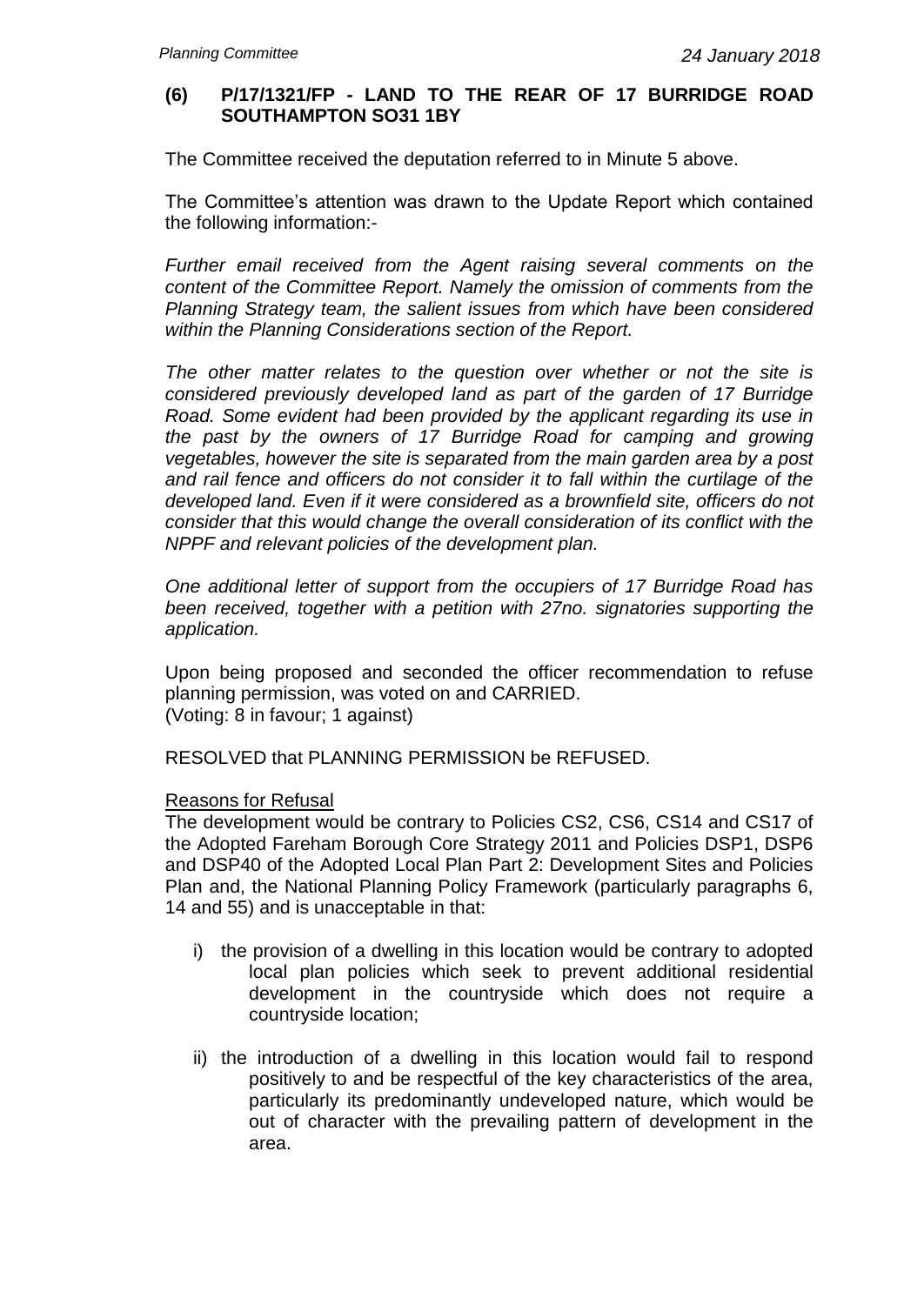Informative:

- a) This decision relates to the following plans:
	- i. Location Plan (Drawing: SS/DP/001)
	- ii. Proposed Ground Floor Plan (Drawing: SS/DP/003 Rev A)
	- iii. Proposed First Floor Plan (Drawing: SS/DP/004 Rev A)
	- iv. Proposed Elevations (Drawing: SS/DP/005 Rev A); and
	- v. Detailed Block Plan (Drawing: SS/DP/007).

## **(7) P/17/1390/FP - WILLOWS END 312 OLD SWANWICK LANE LOWER SWANWICK SO31 7GS**

The Committee received the deputations referred to in Minute 5 above.

The Committee's attention was drawn to the Update Report which contained the following information:-

For clarification the proposal has been amended since submission and the external bin collection point has been removed from the scheme. The bins would be stored within the internal bin store and arrangements would be made for private refuse collection. Any reference to a bin collection point within the report should be disregarded.

*(Councillors P J Davies, and Mrs C L A Hockley left the meeting during this item.)*

Upon being proposed and seconded the officer recommendation to grant planning permission, subject to the conditions in the report, was voted on and CARRIED.

(Voting: 7 in favour; 0 against)

RESOLVED that, subject to the conditions in the report, PLANNING PERMISSION be granted.

## **(8) P/17/1466/FP - MONTROSE DUNCAN ROAD PARK GATE SO31 1BD**

*(Councillors P J Davies and Mrs C L A Hockley were not present for this item)*

Upon being proposed and seconded the officer recommendation to grant planning permission was voted on and CARRIED. (Voting: 7 in favour; 0 against)

RESOLVED that PLANNING PERMISSION be granted.

# **(9) P/17/1386/FP - 116 BRIDGE ROAD - LAND TO REAR SARISBURY GREEN SO31 7EP**

*(Councillors P J Davies and Mrs C L A Hockley were not present for this item)*

Upon being proposed and seconded the officer recommendation to grant planning permission, subject to the conditions in the report, was voted on and CARRIED.

(Voting: 7 in favour; 0 against)